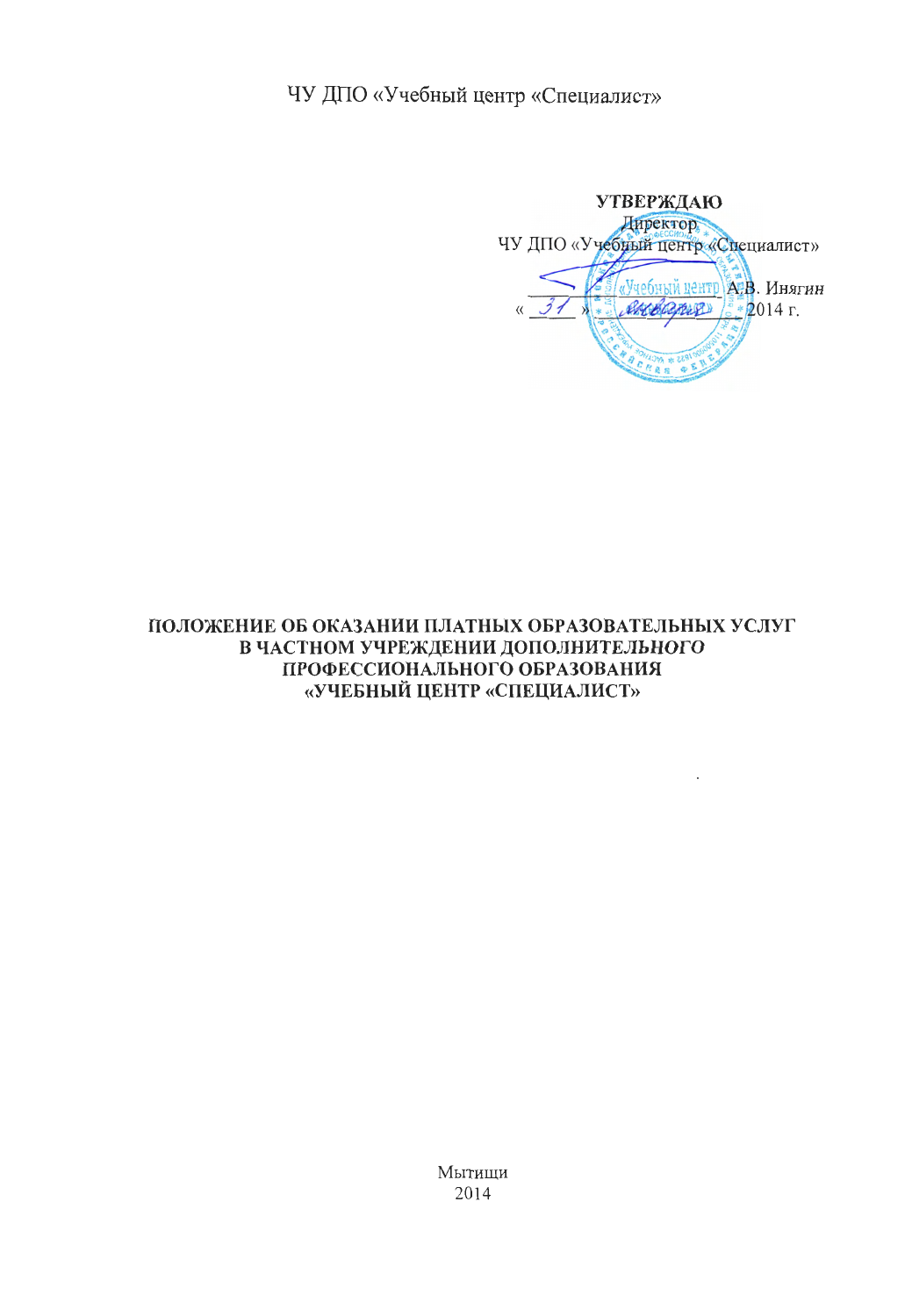## 1. Общие положения

1.1. Положение об оказании платных образовательных услуг в Частном учреждении дополнительного профессионального образования «Учебный центр «Специалист» (далее - Положение) разработано в соответствии с Федеральным законом от 29.12.2012 № 273-ФЗ «Об образовании в Российской Федерации», Законом Российской Федерации от 07.02.1992 № 2300-1 «О защите прав потребителей», Правилами оказания платных образовательных услуг (утв. Постановлением Правительства Российской Федерации от 15.08.2013 № 706).

1.2. Настоящее Положение определяет виды и порядок оказания платных образовательных услуг в ЧУ ДПО «Учебный центр «Специалист» (лалее -«Учреждение»).

1.3. Понятия, используемые в Положении:

платные образовательные услуги - осуществление образовательной деятельности по заданиям и за счет средств физических и (или) юридических лиц по договорам об оказании платных образовательных услуг, заключаемым при приеме на обучение (далее договор);

заказчик - физическое и (или) юридическое лицо, заказывающее платные образовательные услуги для себя или иных лиц на основании договора;

обучающийся - физическое лицо, осваивающее образовательную программу;

недостаток платных образовательных услуг - несоответствие платных образовательных услуг или обязательным требованиям, предусмотренным законом либо в установленном им порядке, или условиям договора (при их отсутствии или неполноте условий обычно предъявляемым требованиям), или целям, для которых платные образовательные услуги обычно используются, или целям, о которых исполнитель был поставлен в известность заказчиком при заключении договора, в том числе оказания их не  $\overline{B}$ полном объеме, предусмотренном образовательными программами (частью образовательной программы);

существенный недостаток платных образовательных услуг - неустранимый недостаток, или недостаток, который не может быть устранен без несоразмерных расходов или затрат времени, или выявляется неоднократно, или проявляется вновь после его устранения, или другие подобные недостатки.

1.4. Учреждение оказывает платные образовательные услуги в соответствии с лицензией на осуществление образовательной деятельности.

1.5. Учреждение оказывает платные образовательные услуги по программам профессионального обучения и дополнительного профессионального образования.

1.5.1. Перечень платных услуг утверждается Директором Учреждения.

1.5.2. Программы профессионального обучения разрабатываются учебным отделом Учреждения на основании утвержденных профессиональных стандартов (при наличии), примерных программ (при наличии), а при их отсутствии - самим Учреждением. дополнительного профессионального образования разрабатываются Программы Учреждением самостоятельно.

1.6. Учреждение обязано обеспечить заказчику оказание платных образовательных услуг в полном объеме в соответствии с образовательными программами (частью образовательной программы) и условиями договора.

1.7. Учреждение вправе снизить стоимость платных образовательных услуг по договору.

1.8. Увеличение стоимости платных образовательных услуг после заключения логовора не лопускается, за исключением увеличения стоимости указанных услуг с учетом уровня инфляции, предусмотренного основными характеристиками федерального бюджета на очередной финансовый год и плановый период.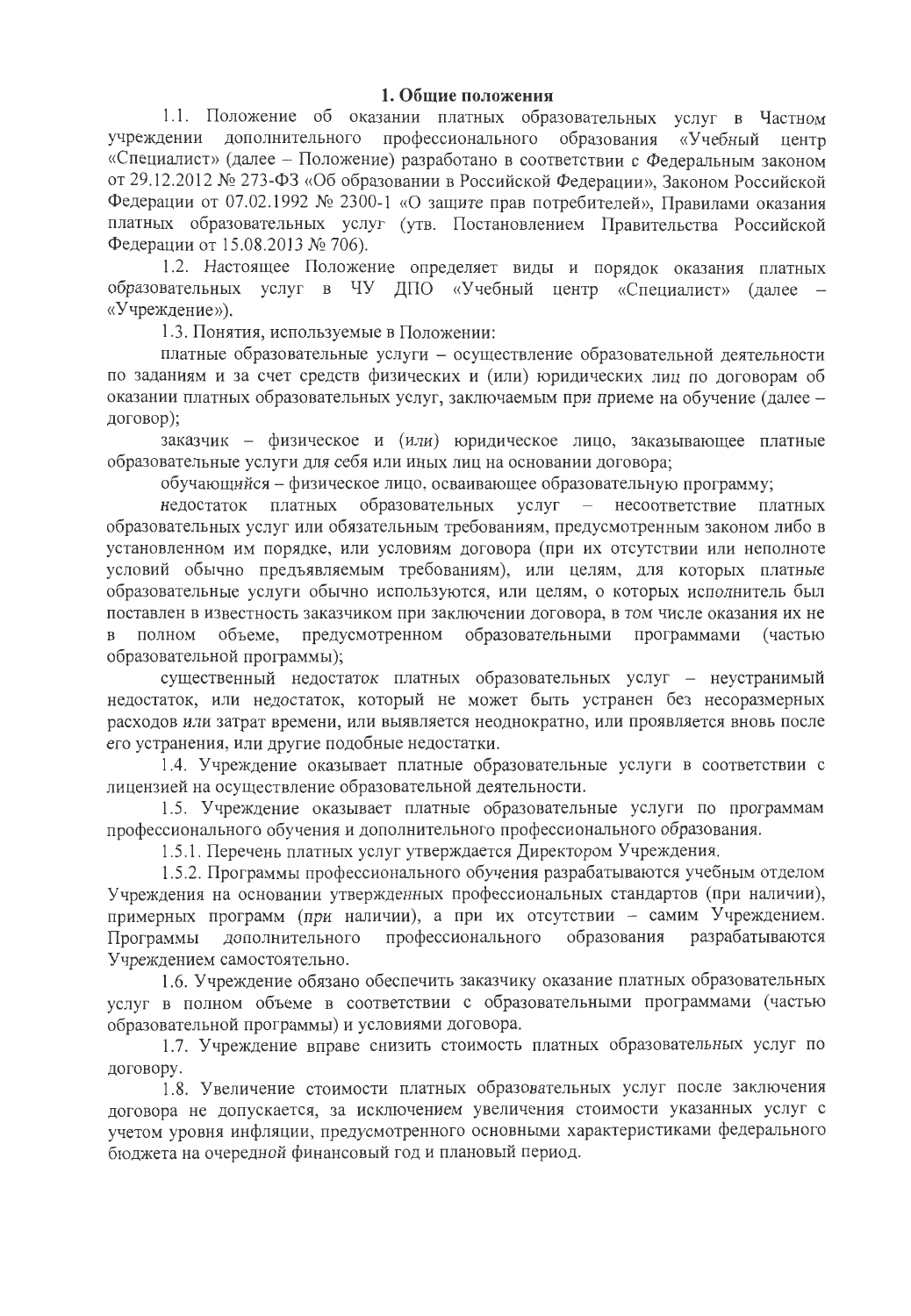## 2. Информация о платных образовательных услугах, порядок заключения договоров

2.1. Учреждение обязано до заключения договора и в период его действия предоставлять заказчику достоверную информацию о себе и об оказываемых платных образовательных услугах, обеспечивающую возможность их правильного выбора.

2.2. Учреждение обязано довести до заказчика информацию, содержащую сведения о предоставлении платных образовательных услуг в порядке и объеме, которые предусмотрены Законом Российской Федерации от 07.02.1992 № 2300-1 «О зашите прав потребителей», Федеральным законом от 29.12.2012 № 273-ФЗ «Об образовании в Российской Федерации» и Постановление Правительства Российской Федерации от 10 июля 2013 г. № 582 «Об утверждении правил размещения на официальном сайте образовательной организации в информационно-телекоммуникационной сети «Интернет» и обновления информации об образовательной организации».

2.3. Информация, предусмотренная п.п. 2.1 и 2.2 настоящего Положения, предоставляется Учреждением в месте фактического осуществления образовательной  $\overline{B}$ месте нахождения филиала Учреждения, осуществляющей деятельности. образовательную деятельность, а также путем размещения такой информации на официальном сайте в информационно-телекоммуникационной сети «Интернет».

2.4. Договор о предоставлении платных образовательных услуг заключается в простой письменной форме и содержит следующие сведения:

а) полное наименование и фирменное наименование (при наличии) Учреждения;

б) место нахождения Учреждения;

в) наименование или фамилия, имя, отчество (при наличии) заказчика, телефон заказчика;

г) место нахождения или место жительства заказчика;

д) фамилия, имя, отчество (при наличии) представителя Учреждения и (или) заказчика, реквизиты документа, удостоверяющего полномочия представителя Учреждения и (или) заказчика;

е) фамилия, имя, отчество (при наличии) обучающегося, его место жительства, телефон (указывается в случае оказания платных образовательных услуг в пользу обучающегося, не являющегося заказчиком по договору);

ж) права, обязанности и ответственность Учреждения, заказчика и обучающегося;

з) полная стоимость образовательных услуг, порядок их оплаты;

и) сведения о лицензии на осуществление образовательной деятельности (наименование лицензирующего органа, номер и дата регистрации лицензии);

к) вид, уровень и (или) направленность образовательной программы (часть образовательной программы определенного уровня, вида и (или) направленности);

л) форма обучения;

м) сроки освоения образовательной программы (продолжительность обучения);

н) вид документа (при наличии), выдаваемого обучающемуся после успешного освоения им соответствующей образовательной программы (части образовательной программы);

о) порядок изменения и расторжения договора;

п) другие необходимые сведения, связанные со спецификой оказываемых платных образовательных услуг.

2.5. Договор о предоставлении платных образовательных услуг не может содержать условия, которые ограничивают права лиц, имеющих право на получение образования определенного уровня и направленности и подавших заявление о приеме на обучение (далее - «поступающие»), и обучающихся или снижают уровень предоставления им гарантий по сравнению с условиями, установленными законодательством Российской Федерации об образовании. Если условия, ограничивающие права поступающих и обучающихся или снижающие уровень предоставления им гарантий, включены в договор, такие условия не подлежат применению.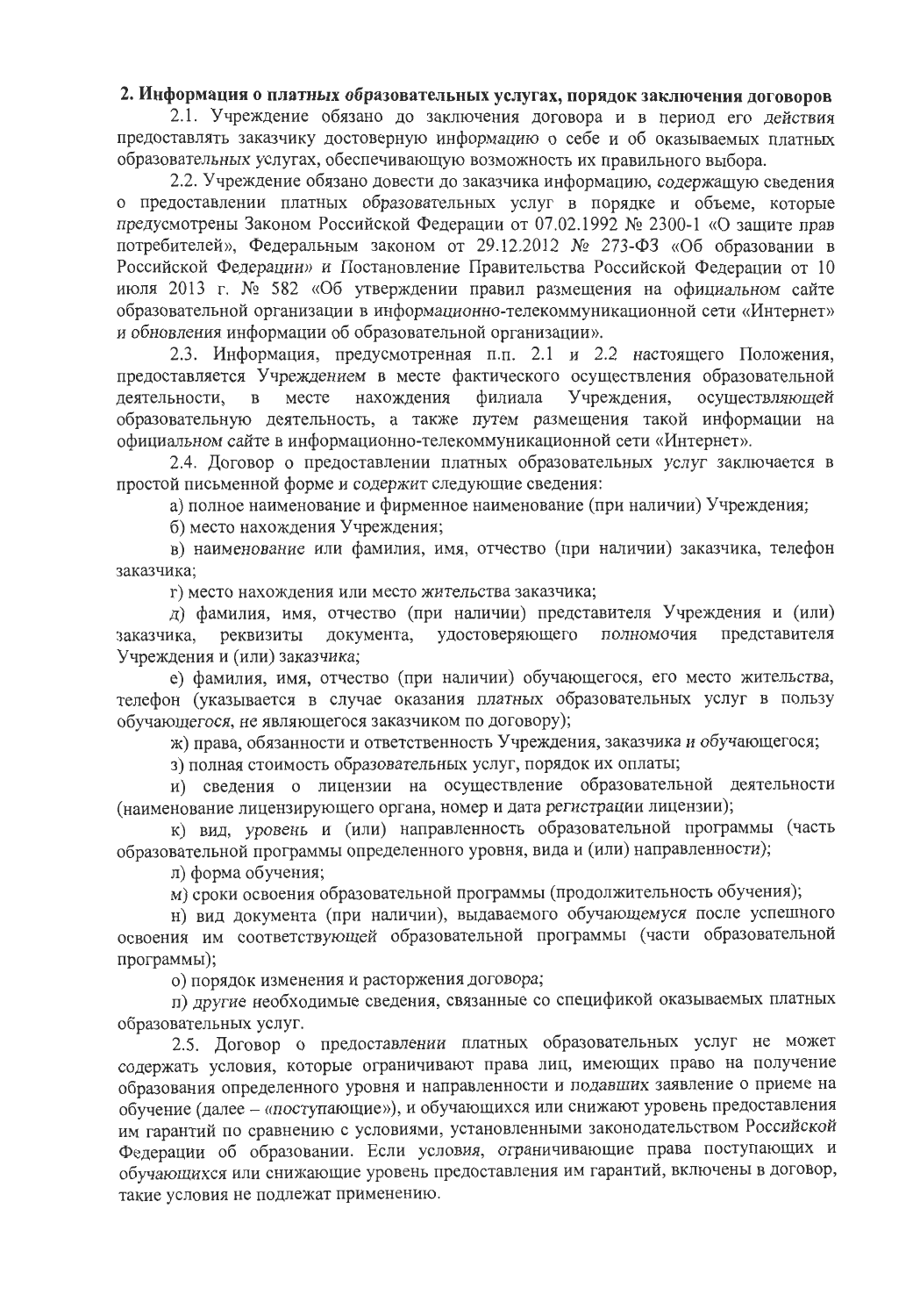2.6. Примерные формы договоров о предоставлении платных образовательных услуг утверждаются федеральным органом исполнительной власти, осуществляющим выработке государственной функции по политики и нормативно-правовому регулированию в сфере образования.

2.7. Сведения, указанные в договоре о предоставлении платных образовательных услуг, должны соответствовать информации, размещенной на официальном сайте Учреждения в «Интернет» на дату заключения договора.

2.8. Для заключения договора заказчик подает заявку установленной формы, размещенную на сайте Учреждения в разделе «Образец заявки на обучение». Каждая поданная заявка соответствует выбранной программе обучения.

2.9. Руководителем отдела по работе с клиентами готовится и согласовывается с заказчиком договор о предоставлении платных образовательных услуг.

2.10. Договор от имени Учреждения подписывается директором либо лицом, действующим на основании доверенности, выданной директором. От имени заказчика юридического лица договор подписывается руководителем или уполномоченным им лицом на основании доверенности.

2.11. Для заключения договора физическое лицо, оплачивающее обучение, представляет копию документа, удостоверяющего личность; юридическое лицо банковские реквизиты, а также документ, подтверждающий полномочия лица, подписывающего договор.

2.12. Договор составляется в двух экземплярах и после подписания передается: один экземпляр договора - заказчику, второй - в бухгалтерию Учреждения.

2.13. На основании договора, подписанного в установленном порядке, Учреждение издает приказ о зачислении обучающегося на обучение.

# 3. Ответственность Учреждения и заказчика

3.1. За неисполнение либо ненадлежащее исполнение обязательств по договору о предоставлении платных образовательных услуг Учреждение и заказчик несут ответственность, предусмотренную договором и законодательством Российской Федерации.

3.2. При обнаружении недостатка платных образовательных услуг, в том числе оказания их не в полном объеме, предусмотренном образовательными программами (частью образовательной программы), заказчик вправе по своему выбору потребовать:

а) безвозмездного оказания образовательных услуг;

б) соразмерного уменьшения стоимости оказанных платных образовательных услуг;

в) возмещения понесенных им расходов по устранению недостатков оказанных платных образовательных услуг своими силами или третьими лицами.

3.3. Заказчик вправе отказаться от исполнения договора о предоставлении платных образовательных услуг и потребовать полного возмещения убытков, если в установленный договором срок недостатки платных образовательных услуг не устранены Учреждением. Заказчик также вправе отказаться от исполнения договора, если им обнаружен существенный недостаток оказанных платных образовательных услуг или иные существенные отступления от условий договора.

3.4. Если Учреждение нарушило сроки оказания платных образовательных услуг (сроки начала и (или) окончания оказания платных образовательных услуг и (или) промежуточные сроки оказания платной образовательной услуги) либо если во время оказания платных образовательных услуг стало очевидным, что они не будут осуществлены в срок, заказчик вправе по своему выбору:

а) назначить новый срок, в течение которого Учреждение должно приступить к оказанию платных образовательных услуг и (или) закончить оказание платных образовательных услуг;